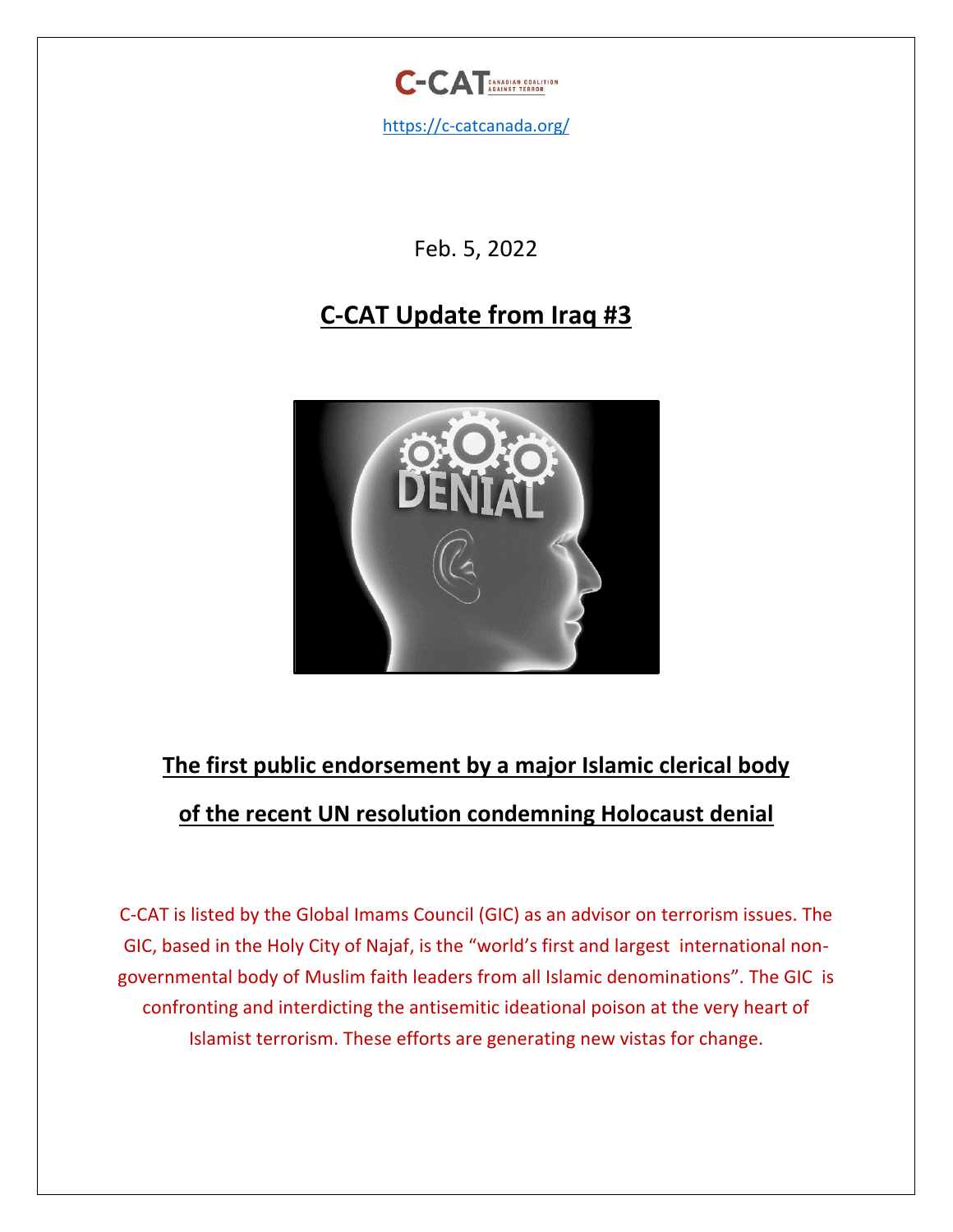

## **The GIC Letter to Abdullah [Shahid, UN General](https://twitter.com/ImamsOrg) Assembly President, Supporting the**

## **Resolution [Passed by the UN General Assembly](https://twitter.com/ImamsOrg)**

| 03 FEBRUARY 2022<br><b>GIC GOVERNING BOARD</b>                                                                                                                                                                                                                                                                                                                                                                                                                                                             |
|------------------------------------------------------------------------------------------------------------------------------------------------------------------------------------------------------------------------------------------------------------------------------------------------------------------------------------------------------------------------------------------------------------------------------------------------------------------------------------------------------------|
| H.E. Abdulla Shahid<br><b>President of The UN</b><br><b>General Assembly</b><br><b>United Nations HQ</b><br><b>405 East 42nd Street.</b><br>New York, NY,<br>10017, USA                                                                                                                                                                                                                                                                                                                                    |
| Your Excellency Abdullah Shahid, Salamun Alaikum.<br>The Global Imams Council praises your efforts to establish peace, coexistence, and harmony. We<br>were particularly delighted to see the UN General Assembly approve a resolution condemning                                                                                                                                                                                                                                                          |
| Holocaust denial. This Council fully endorses the resolution's provision rejecting "without any<br>reservation any denial or distortion of the Holocaust as a historical event, either in full or in part, or<br>any activities to this end."                                                                                                                                                                                                                                                              |
| Your accommodation of our Abrahamic brethren, especially Holocaust survivors, is precisely what<br>serves Islam and reclaims it from extremists that have promoted Holocaust denial and<br>Antisemitism and have tarnished Islam's image for far too long. You have our support and respect<br>in this regard.                                                                                                                                                                                             |
| In October of the year 2020, we collaborated with the Office to Monitor and Combat Anti-<br>Semitism at the US Department of State to become the first Imams Council to adopt the IHRA<br>Working Definition of Antisemitism; and its examples, which include "denying the fact, scope,<br>mechanisms (e.g. gas chambers) or intentionality of the genocide of the Jewish people at the hands<br>of National Socialist Germany and its supporters and accomplices during World War II (the<br>Holocaust)." |
| We believe that it was crucial for Holocaust survivors and their loved ones to witness the approval of<br>this UN resolution that condemned the genocide of 6,000,000 people, two-thirds of the Jewish<br>population of Europe during World War II.<br><b>MAM</b>                                                                                                                                                                                                                                          |
| <b>SENIOR</b><br><b>THE</b><br><b>PRESIDENT</b><br><b>IMAMS COMMITTEE</b><br>ئيس المجلس<br>اللجنة العل<br><b>IMAM M. BAQIR AL-BUDAIRI</b><br>PRESIDENT                                                                                                                                                                                                                                                                                                                                                     |
| THE GLOBAL IMAMS COUNCIL<br>IMAMS.ORG   HQ@IMAMS.ORG                                                                                                                                                                                                                                                                                                                                                                                                                                                       |
| The Import of the GIC Initiative $\rightarrow$ see next page                                                                                                                                                                                                                                                                                                                                                                                                                                               |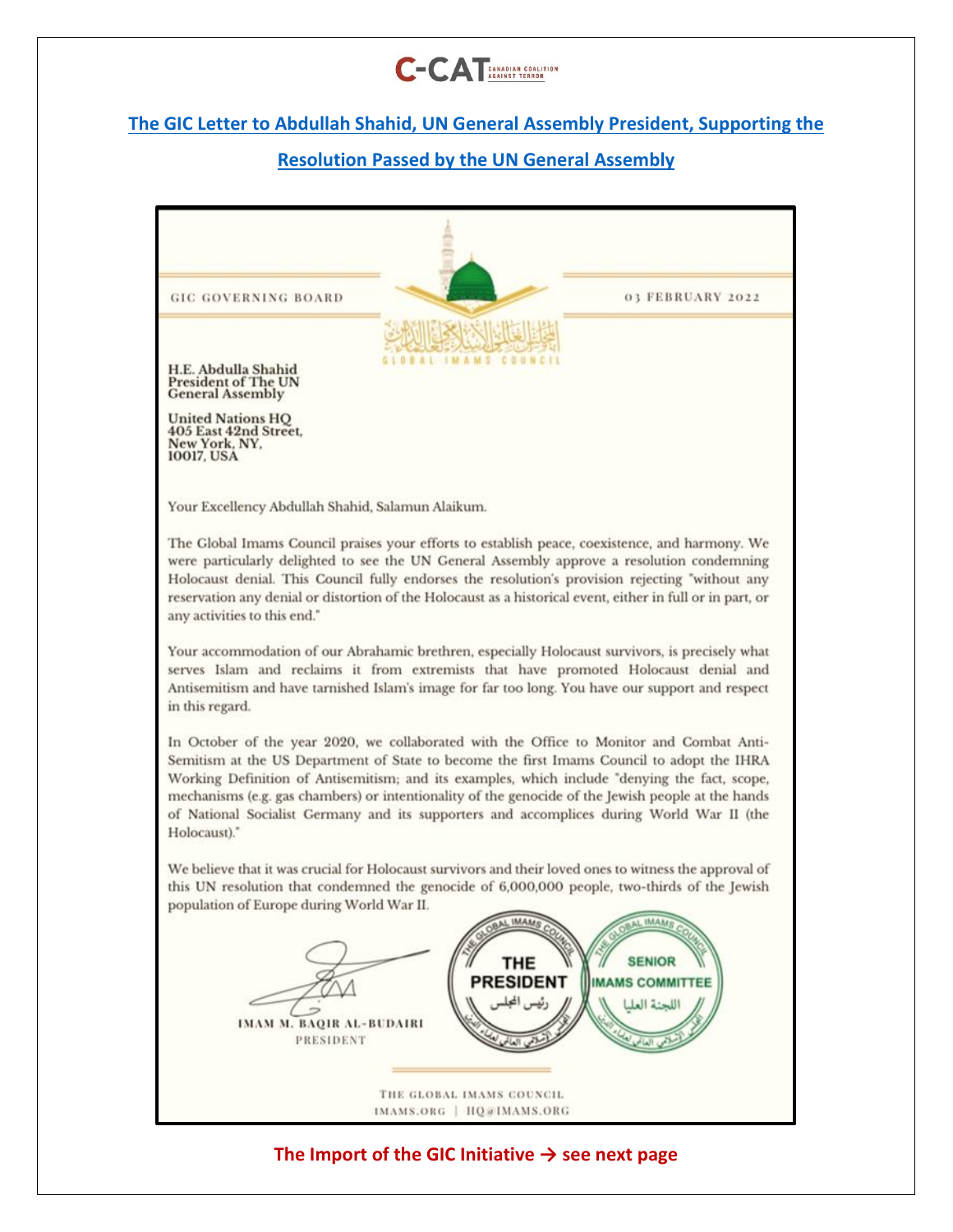



### **GIC Endorsement of the UN Resolution on Holocaust Denial – Analysis**

**1**. The GIC letter is the first endorsement of this UN resolution in the Islamic clerical world. It provides critical support in Islamic terms for UN General Assembly President Abdullah Shahid – who has been attacked by extremist voices in the aftermath of its passage.

#### **The letter provides** *Islamic religious authority* **for the content and implementation of the resolution.**

The letter is specific in its approbation of this resolution in its capacity "to serve Islam." This is direct counter-voice to Islamist extremists claiming that Shahid or any other Muslim leader accepting the undeniable historical veracity of the Holocaust or endorsing the UN resolution condemning its denial, in some way undermines Islam or the interests of the Muslim world. The letter provides Islamic religious authority for both the content *and* implementation of the resolution. This serves to also strengthen the [new voices](https://www.washingtoninstitute.org/policy-analysis/crumbling-walls-arab-holocaust-denial) in the Muslim world which have begun to engage the Holocaust and the import of its legacy.

**2.** The GIC letter specifically censures Islamist extremists as essentially un-Islamic for promoting Holocaust denial and antisemitism, requiring not only denunciation of their ideology but *active responses* like this resolution to "reclaim Islam" from those who utilize it to promulgate antisemitism.

#### **This GIC letter is not a generic statement. It goes beyond a simple endorsement of the UN resolution.**

The GIC endorsement weaponizes the power of Islamic clerical authority in the Muslim world to counter one of the most widespread, malevolent, and effective of antisemitic narratives— Holocaust denial and distortion. For Islamist extremists, Holocaust denial is a foundational paradigm couched in theological frameworks akin to an article of antisemitic faith, to legitimize the genocidal antisemitism $^1$  that is the very engine<sup>2</sup> of the extremist ideologies promoted by Islamist entities like the Muslim Brotherhood<sup>3</sup>; the Khomeinists, Hamas, ISIS, Hezbollah and al-Qaeda<sup>4</sup>. Holocaust denial or distortion in its multitude of permutations, is a key Islamist platform to promote what one scholar has termed<sup>5</sup> Islamism's "total war" against the Jews.<sup>6</sup> Jews are defined in the foundational works of Islamism as the irredeemable metaphysical evil, the very source of all historical<sup>7</sup> evil and corruption<sup>8</sup>, "immutable and permanent, transcending time and circumstances", whose destruction<sup>9</sup> is essential to human salvation.<sup>10</sup>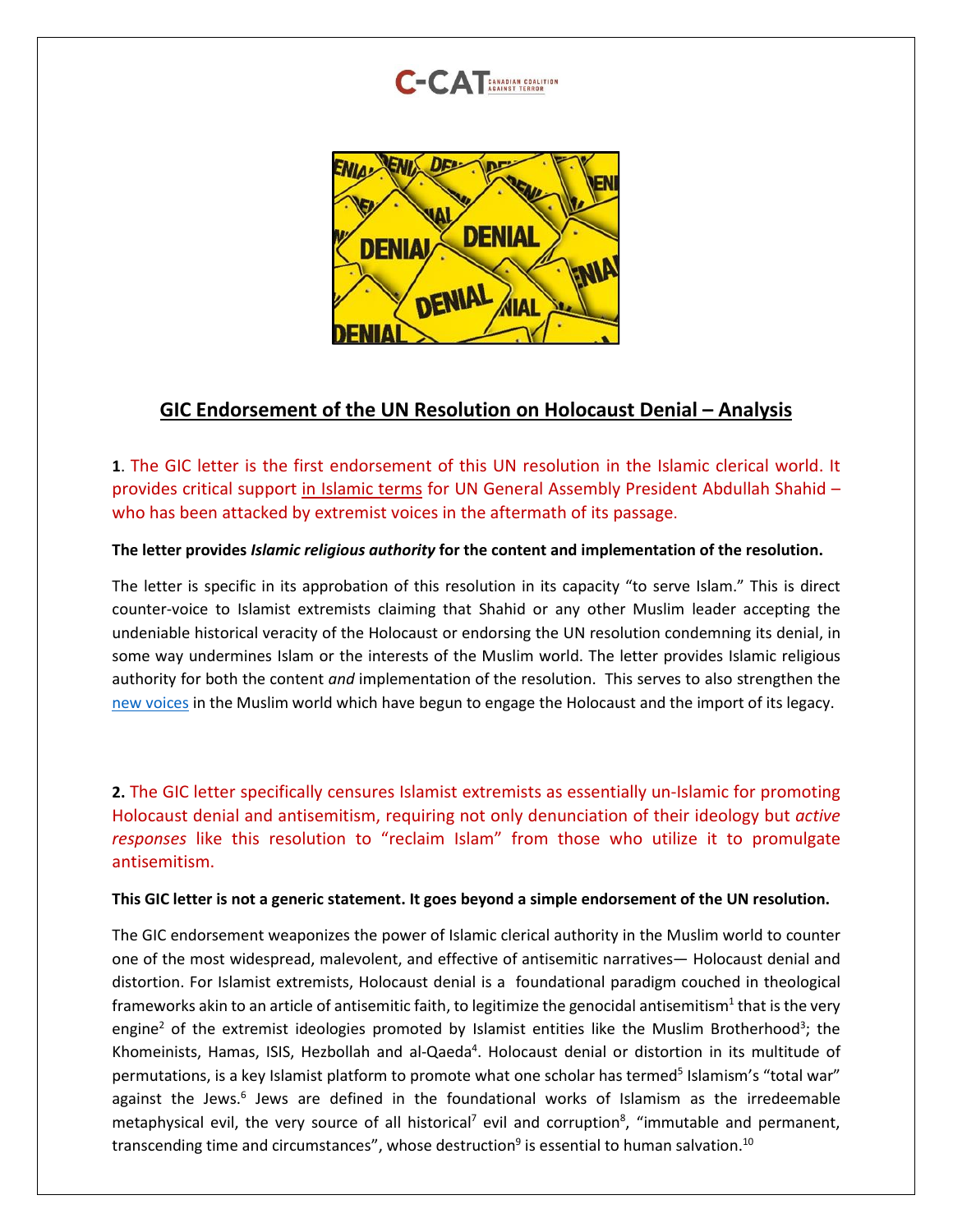#### **3.** The GIC endorsement is in direct opposition to the stated policies of Iran, the only UN member to vote against the resolution.<sup>11</sup>

#### **Expert Matthias Kuntzel: "Never before has the leadership of a nation [Iran] made denial of the Shoah a governmental policy at every level of society."**) 12

The GIC position, in **clear defiance** of Iranian policy, is consistent with the GIC's previous denunciations of the antisemitism promoted the IRGC and other Iran-sponsored terrorist proxies like Hamas. Iran is perhaps the globe's most egregious state-promoter of Holocaust denial.<sup>13</sup> For ran, the promulgation of Jew-hatred is both a matter of Islamic Revolutionary principle and an essential ideational instrument for achieving its stated genocidal goal – the destruction of Israel. Put plainly by Iran's Foreign Minister Manouchehr Mottaki in 2006: "If the official version of the Holocaust is thrown into doubt, then the identity and nature of Israel will be thrown into doubt."<sup>14</sup> As further explained by Matthias Kuntzel: "Every denial of the Holocaust … tacitly contains an appeal to repeat it – as is evident in the case of Iran which calls openly for the destruction of a UN member state…. Up until now, Holocaust deniers have wanted to revise the past. Today, Iran's ... deniers want to shape the future by eradicating Israel...."<sup>15</sup>

#### **4.** The GIC letter deliberately references its condemnation of Holocaust denial in the context of the GIC's earlier adoption of the IHRA definition of antisemitism.

#### **The letter's emphasis on the IHRA definition specifically including the definition's examples, strengthens the Islamic legitimacy and the universality of the IHRA definition as a policy instrument.**

The GIC was the first Islamic clerical body [to adopt](https://c-catcanada.org/resources/global-imams-council-adopts-the-ihra-definition-of-antisemitism-c-cat/) the IHRA definition of antisemitism on Oct. 26, 2020. The Council's most recent letter to the UN specifically referencesthe GIC's adoption of the IHRA definition **and the examples utilized in the IHRA definition**. This detail is significant. The examples provided within the IHRA definition are particularly important for the utility of this definition in providing guidance for its application and are often vigorously opposed by antisemites seeking to dilute or neutralize the substance of the IHRA definition. The letter's emphasis on the IHRA definition *and* its examples as GIC policy, strengthens the legitimacy and universality of the IHRA definition as a policy instrument; ensconces the IHRA definition in an authoritative Islamic context; and reflects the seriousness of intent in the GIC's original adoption of the IHRA definition as something not merely declaratory.

#### **5.** The GIC letter addresses the importance of the UN resolution for Holocaust survivors.

#### **The GIC has once again recognized and reached out to victims of terrorism and antisemitism.**

The declaration goes further than endorsing the resolution as a rejection of an ideological evil. It also references the importance of this resolution for the victims of that evil. The letter therefore does not just refer to the Holocaust as a word or concept – but deliberately **specifies the number of Jews murdered** – referring to the six million Jewish victims as 2/3 of European Jewry. This clearly targets Islamist extremists and others who seek to dimmish the proportions of the atrocity to further their own antisemitic ends. **But the GIC also references those Jews who** *survived* **the inferno as "crucial" witnesses to the import of the passage of this resolution.** This recognition is particularly meaningful on a personal – community tocommunity level – in an era where Holocaust victims have become subject to the most venomous attacks across social media platforms. The humanitarian tenor of this outreach from some of the most prominent of Muslim clerics to this aged and dwindling population of survivors who survived the unspeakable, speaks volumes to the Jewish and Muslim global communities and requires no further elaboration.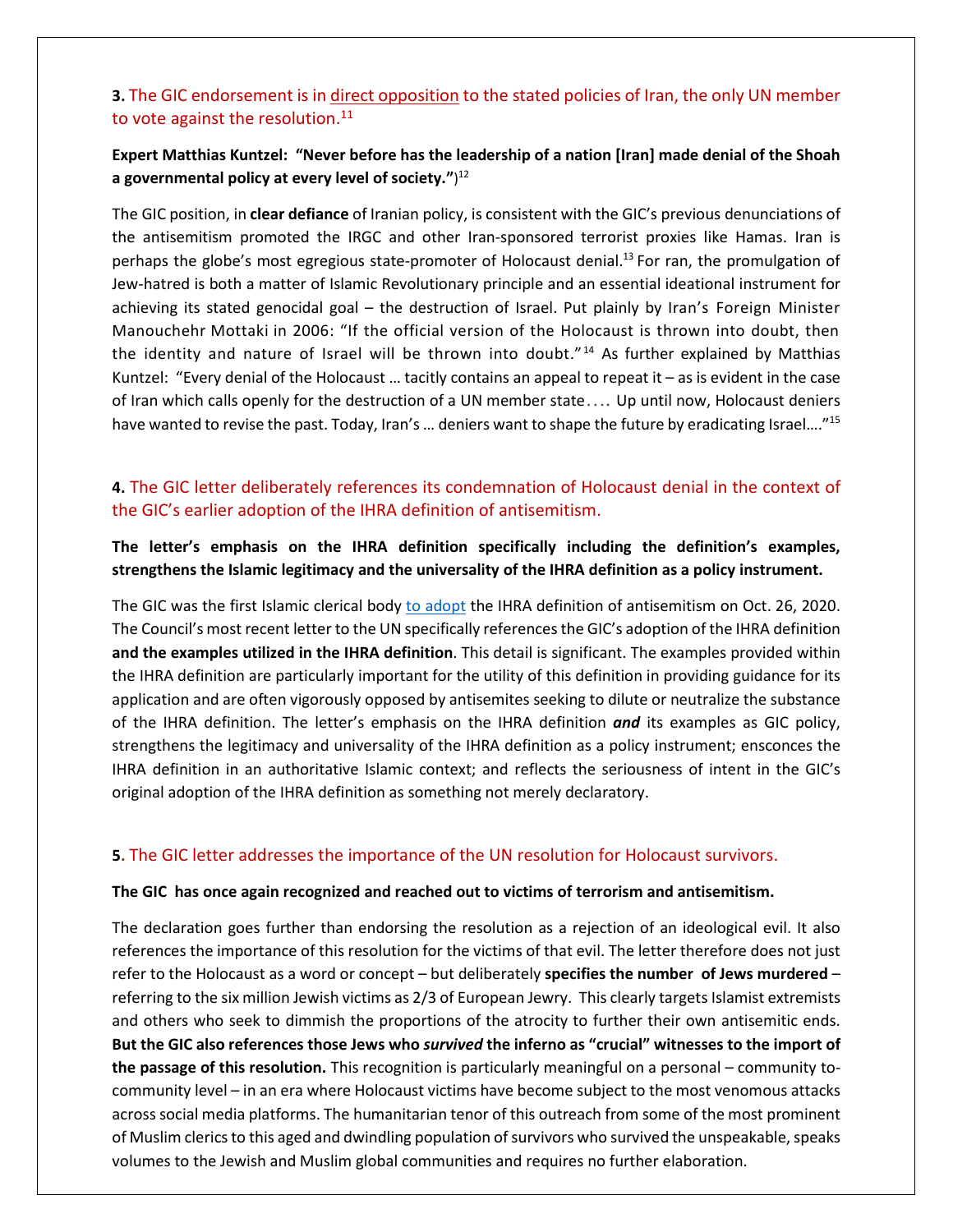

# **The Global Pervasiveness of Holocaust Denial and Distortion**

Hundreds of millions of people globally ascribe to some form of this narrative

*Holocaust denial, distortion, and inversion<sup>16</sup> is one of the most perverse, adaptable, and widespread of contemporary antisemitic narratives. It has become a key platform, framework and organizing principle for antisemitic extremists of almost all ideological hues. It offers a comprehensive reinvention of historical and contemporary affairs that legitimizes and incorporates within a single paradigm, virtually every and any antisemitic calumny, through a grotesquely malevolent weaponization the Holocaust against Jews and the totality of Jewish identity. Not bound by denominational affiliation or political orientation, it is a particularly wellsuited instrument for the globalization of Jew-hatred under a common global rubric. For ideological antisemites, whether state or non-state actors, Holocaust denial in any of its multiple permutations, is akin to an article of antisemitic faith providing certain invaluable strategic and tactical benefits in promoting the very "political ideologies and conditions suitable for the advent of the very type of event it denies."<sup>17</sup>The terrorist purveyors of antisemitic violence from all modes of the extremist antisemitic spectrum have almost always viewed the world through this lens.*

# **"2 out of every 3 people surveyed [globally] have either never heard of the Holocaust or do not believe the historical accounts to be accurate"** 18

**→ 32.9% of North American students** don't know what to think about the Holocaust, think the number of Jews who died has been exaggerated, or question whether the Holocaust even happened. <sup>19</sup> (2022)

**→ 23% percent of US millennials and Gen Z** believe the Holocaust happened, but the number of Jews who died has been greatly exaggerated, is a myth and did not happen, or are unsure."<sup>20</sup> (2020)

→ 11% of U.S. Millennial and Gen Z respondents believe Jews caused the Holocaust.<sup>21</sup> (2020)

→ **[CNN:](https://edition.cnn.com/interactive/2018/11/europe/antisemitism-poll-2018-intl/) 32% of Europeans** said Jews use the Holocaust to "advance their position or achieve certain goals". <sup>22</sup> (2018)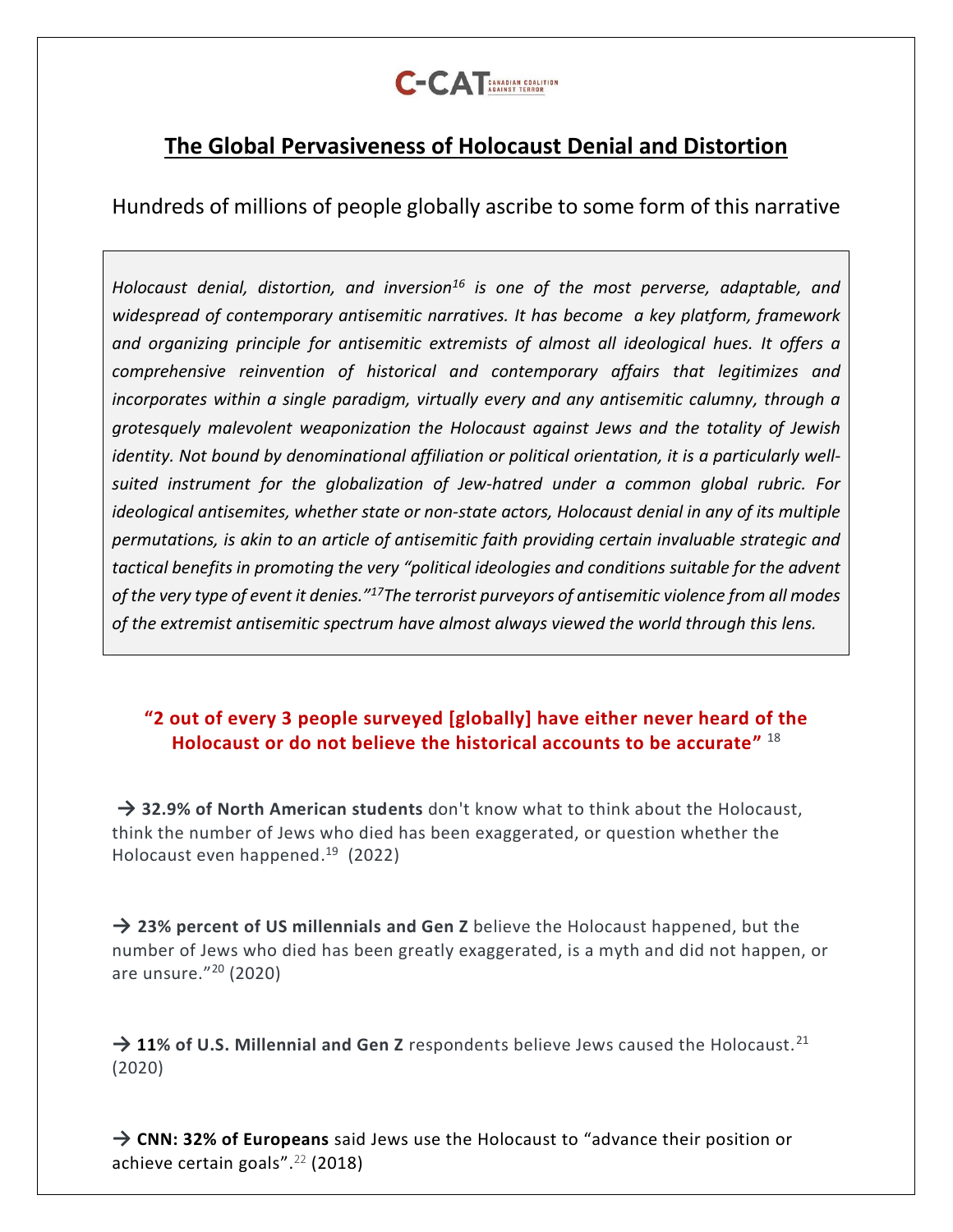**→ MENA countries: "63%** who had heard about the Holocaust agreed that **"it was a myth or an exaggeration**: "there is no parallel in any other post-war societies." <sup>23</sup> (Nov 2019)

**→ [Austrian Government Poll :](https://www.jpost.com/opinion/secondary-antisemitism-588417) 36% agreed** that "Jews try to obtain advantages due to the fact that they were victims during the Nazi period." (2019)

**→ ISGAP European Study: 62% of Front National sympathizers and 56% of the Muslim interviewees agreed** that "The Jews today use their status as victims of the Nazi genocide during the Second World War for their own interest." (2015)

**→ [UK YouGov Poll](https://www.theguardian.com/world/2015/jan/14/uk-jewish-antisemitism-rise-yougov-poll)**: **One in eight** believe that Jewish people use the Holocaust as a means of gaining sympathy. <sup>24</sup> (2015)

**→ The Atlantic:** "**The Middle East and North Africa** had the largest percentage of doubters, with only 8% of respondents reporting that they had heard of the genocide and believed descriptions of it were accurate. But only 12% of respondents in **sub-Saharan Africa** said the same, and only **23% in Asia**. People in these groups were likely to say they believed the number of deaths has been exaggerated—just over half of Middle Easterners and a third of Asians and Africans think the body count has been distorted over time." In Israel **28% of Israeli Arabs** deny the Holocaust."<sup>25</sup> (2014)

**→ [Gallup Poll Norway](https://www.haaretz.com/jewish/anti-semitism-limited-in-norway-survey-shows-1.5178366)**: **25% of Norwegians believe** Jews exploit the memory of the Holocaust to their own advantage.<sup>26</sup> (2012)

**→ [Bielefeld University Poll \(Germany](https://www.irishtimes.com/news/germans-annoyed-at-blame-for-holocaust-1.399332)**): **A quarter of 3,000 people surveyed agreed** that "Many Jews try to use Germany's Third Reich past to their advantage and want to make Germans pay for it." A further **30%** there was "some truth "to the statement. <sup>27</sup>(2003)

**According to the ADL Global Index 100 Survey on Antisemitism:**

1.24 billion people surveyed in over 100 countries believe it is "probably true"

*"the Jews still talk too much about what happened to them in the Holocaust"28*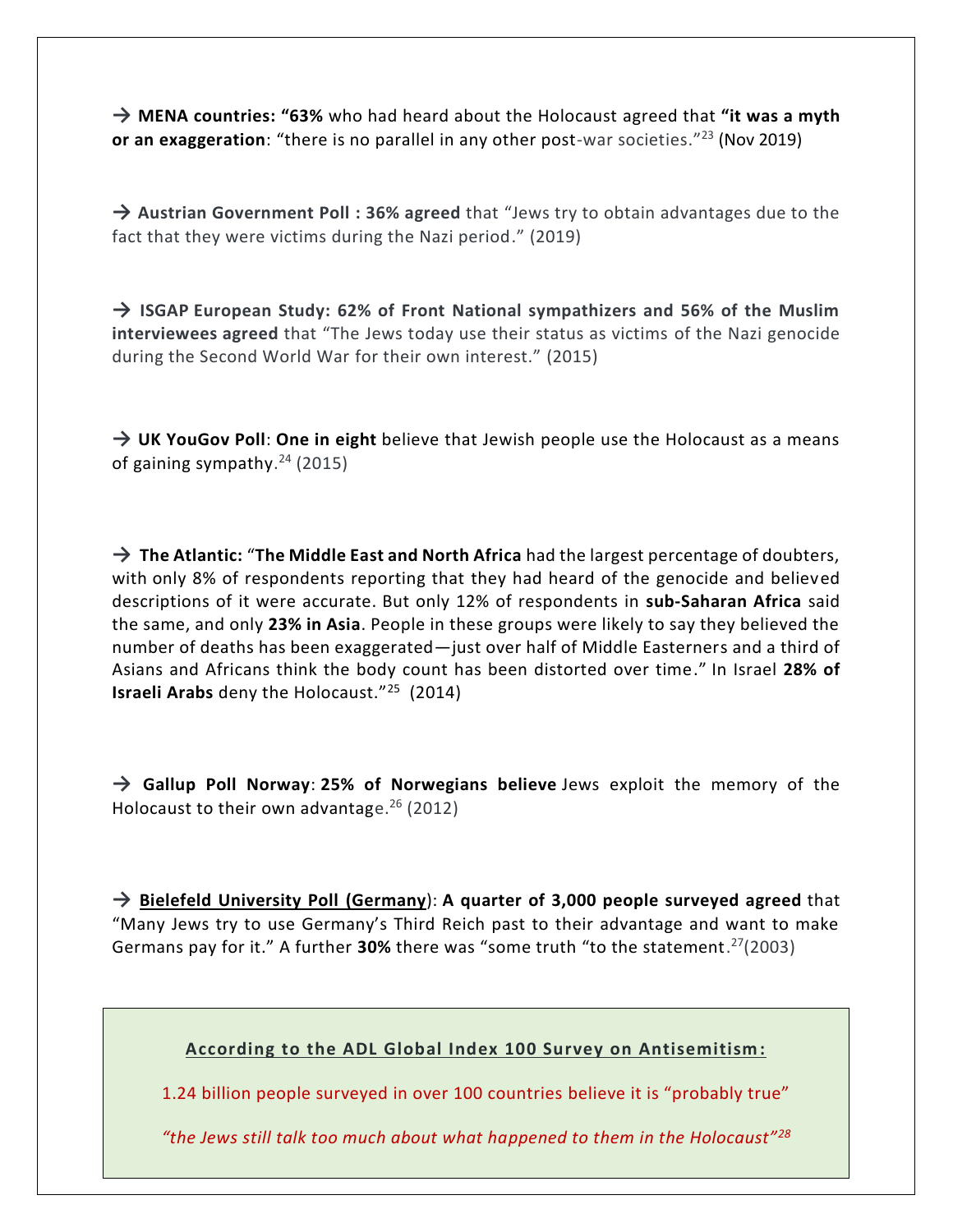#### **ENDNOTES**

1 Esther Webman, Redeeming Humanity from the Evil of the Jews: Islamist Rationalization of Antisemitism, November 2019: "Islamism is an apocalyptic ideology which seeks to redeem the world from the ills of all isms … The Jews … are perceived as the spearhead of all those ills and of the enmity to Muslims … suggesting justification of genocidal measures against them to free humanity from their evil."

https://www.researchgate.net/publication/337046194 Redeeming Humanity from the Evil of the Jews Islamist Rationaliz ation of Antisemitism;<https://jcpa.org/article/parallels-between-nazi-and-islamist-anti-semitism/>

<sup>2</sup> <http://www.matthiaskuentzel.de/contents/global-jihad-islamic-radicalism-and-the-challenge-to-europe>

<sup>3</sup> <https://www.hudson.org/research/8596-a-history-of-hatred-the-muslim-brotherhood-and-anti-semitism>

4

https://www.researchgate.net/publication/337046194 Redeeming Humanity from the Evil of the Jews Islamist Rationaliz [ation\\_of\\_Antisemitism;](https://www.researchgate.net/publication/337046194_Redeeming_Humanity_from_the_Evil_of_the_Jews_Islamist_Rationalization_of_Antisemitism)<https://jcpa.org/article/parallels-between-nazi-and-islamist-anti-semitism/>

<sup>5</sup> <http://www.matthiaskuentzel.de/contents/contemporary-antisemitism-among-muslims>

<sup>6</sup> As noted by Professor David Patterson, in The Genealogy of Evil, Cambridge University Press, P.3: "The Jew hatred that characterizes Islamic Jihadism is not about Zionism or the Jewish presence in the Middle East; it is about the Jewish presence in the world." See also Mathias Kuntzel: "… Thus, it is not the escalation of the Middle East conflict that has caused antisemitism; it is rather antisemitism in the Arab and Islamic world that has caused the es calation in the Middle East – again and again and today more than ever." See also the statement by Abdullah al-Akailah, Muslim Brotherhood spokesman, in a 1994 interview with Kenneth Timmerman quoted by Patterson, p. 147: "Our conflict with the Jews is central. It was never a conflict just of three hundred kilometers of land, or over water rights. Every Muslim in the world is with Hamas." [http://www.matthiaskuentzel.de/contents/islamist-terrorism-and-antisemitism](http://www.matthiaskuentzel.de/contents/islamist-terrorism-and-antisemitism-the-mission-against-modernity)[the-mission-against-modernity](http://www.matthiaskuentzel.de/contents/islamist-terrorism-and-antisemitism-the-mission-against-modernity)

 $^7$ For example, see the Hamas Charter Article 22: "... With their money, they took control of the world media.... With their money they stirred revolutions in various parts of the globe… They stood behind the French Revolution, the Communist Revolution and most of the revolutions we hear about… With their money they formed secret organizations – such as the Freemasons, Rotary Clubs and the Lions – which are spreading around the world, in order to destroy societies and carry out Zionist interests.… They stood behind World War I … and formed the League of Nations through which they could rule the world. They were behind World War II, through which they made huge financial gains.... There is no war going on anywhere without them having their finger in it." [https://www.terrorism](https://www.terrorism-info.org.il/Data/pdf/PDF_06_032_2.pdf)[info.org.il/Data/pdf/PDF\\_06\\_032\\_2.pdf;](https://www.terrorism-info.org.il/Data/pdf/PDF_06_032_2.pdf) [https://jcpa.org/article/parallels-between-nazi-and-islamist-anti-semitism/;](https://jcpa.org/article/parallels-between-nazi-and-islamist-anti-semitism/) https://www.researchgate.net/publication/337046194 Redeeming Humanity from the Evil of the Jews Islamist Rationaliz ation of Antisemitism;<https://jcpa.org/article/parallels-between-nazi-and-islamist-anti-semitism/>

8 See for example Küntzel, Matthias in *Jihad and Jew-Hatred: Islamism, Nazism and the Roots of 9/11*. Telos Press Publishing. Kindle Edition, discussing the ideology of Sayyid Qutb – a founding father of Islamist Jewhatred: "In Qutb's fantasyland, not only is everything Jewish evil, but everything evil is Jewish. Particularly evil for him, however, are sexuality and sensuality. Alluding to Karl Marx, Sigmund Freud, and Émile Durkheim, Qutb writes: "Behind the doctrine of atheistic materialism was a Jew; behind the doctrine of animalistic sexuality was a Jew; and behind the destruction of the family and the shattering of the sacred relationship in society . . . was a Jew. . .. They free the sensual desires from their restraints, and they destroy the moral foundation on which the pure Creed rests, in order that the Creed should fall into the filth which they spread so widely on this earth." See also [https://jcpa.org/article/parallels-between-nazi](https://jcpa.org/article/parallels-between-nazi-and-islamist-anti-semitism/)[and-islamist-anti-semitism/](https://jcpa.org/article/parallels-between-nazi-and-islamist-anti-semitism/)

<sup>9</sup> <https://jcpa.org/article/parallels-between-nazi-and-islamist-anti-semitism/> ; https://www.researchgate.net/publication/337046194 Redeeming Humanity from the Evil of the Jews Islamist Rationaliz [ation\\_of\\_Antisemitism;](https://www.researchgate.net/publication/337046194_Redeeming_Humanity_from_the_Evil_of_the_Jews_Islamist_Rationalization_of_Antisemitism) [https://jcpa.org/article/parallels-between-nazi-and-islamist-anti-semitism/;](https://jcpa.org/article/parallels-between-nazi-and-islamist-anti-semitism/)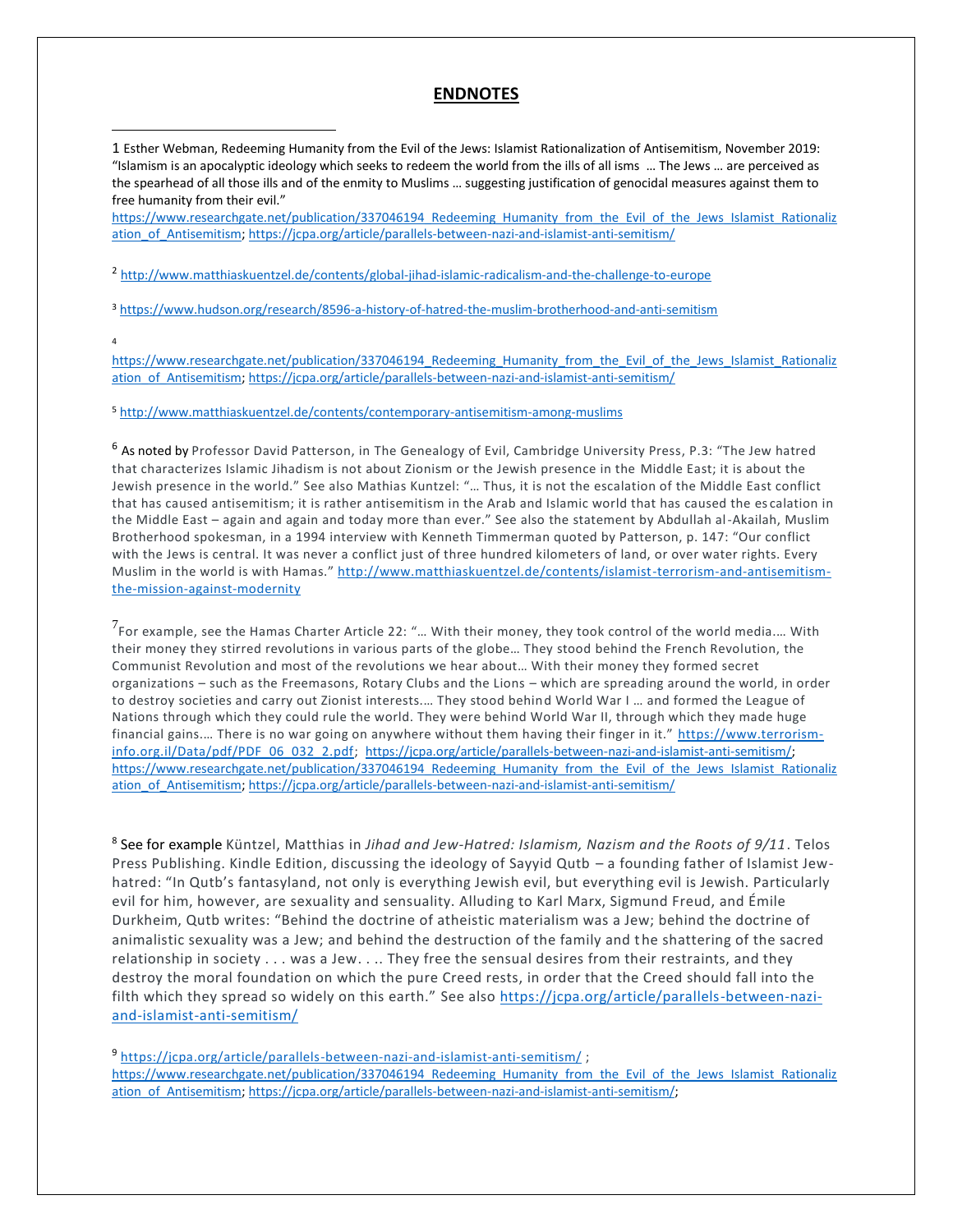<sup>10</sup> Matthias Küntzel, . "National Socialism and Anti-Semitism in the Arab World", [Jewish Political Studies Review, \(17,](http://www.jcpa.org/phas/phas-kunztel-s05.htm.)  [Spring 2005\) quoted in David Patterson's Genealogy of Evil p.2](http://www.jcpa.org/phas/phas-kunztel-s05.htm.); see also Robert Wistrich quoting Yusuf al-Qaradawi, religious authority for the Muslim Brotherhood: "Qaradawi emphasized that the coming apocalyptic battle will not be "between Arabs and Zionists, or between Jews and Palestinians, or between Jews or anybody else." His conclusion could not be more explicit. "This battle will occur between the collective body of Muslims and the collective body of Jews, that is all Muslims and all Jews." Robert Wistrich (2012). [Post-Mubarak Egypt: The dark side of Islamic utopia](https://www.worldjewishcongress.org/en/news/Robert-wistrich-post-mubarak-egypt-the-dark-side-of-islamic-utopia-israel-journal-of-foreign-affairs) – Israel Journal of Foreign Affairs [on the World Jewish Congress website](https://www.worldjewishcongress.org/en/news/Robert-wistrich-post-mubarak-egypt-the-dark-side-of-islamic-utopia-israel-journal-of-foreign-affairs)

<sup>11</sup>[https://www.iranintl.com/en/202201203872;](https://www.iranintl.com/en/202201203872) Iran has also voted against similar resolutions in the past. See <http://www.matthiaskuentzel.de/contents/iranian-holocaust-denial-and-the-internet>

<sup>12</sup> [http://www.matthiaskuentzel.de/contents/iranian-holocaust-denial-and-the-internet;](http://www.matthiaskuentzel.de/contents/iranian-holocaust-denial-and-the-internet) [https://www.ushmm.org/antisemitism/holocaust-denial-and-distortion/holocaust-denial-antisemitism-iran;](https://www.ushmm.org/antisemitism/holocaust-denial-and-distortion/holocaust-denial-antisemitism-iran) also see [https://online.wsj.com/article/SB10001424052702304640104579489391072215518.html;](https://online.wsj.com/article/SB10001424052702304640104579489391072215518.html)

<sup>13</sup> <http://www.matthiaskuentzel.de/contents/iranian-holocaust-denial-and-the-internet> : "From the 1990s onward, Iran has gone further than any Arab country in hosting and officially endorsing Western Holocaust deniers who are shunned in their home countries. In 1998, President Mohammad Khatami grieved over the prosecution of "a thinker" like French Holocaust denier Roger Garaudy, and Iran's Supreme Leader Ali Khamenei even met Garaudy in person. In 2001, the *Tehran Times* among others called the findings of the Nuremberg trials about Auschwitz "the biggest lie in history".

<sup>14</sup> <http://www.matthiaskuentzel.de/contents/iranian-holocaust-denial-and-the-internet>

<sup>15</sup> <http://www.matthiaskuentzel.de/contents/iranian-holocaust-denial-and-the-internet>

<sup>16</sup> [https://www.holocaustremembrance.com/resources/working-definitions-charters/working-definition](https://www.holocaustremembrance.com/resources/working-definitions-charters/working-definition-holocaust-denial-and-distortion)[holocaust-denial-and-distortion](https://www.holocaustremembrance.com/resources/working-definitions-charters/working-definition-holocaust-denial-and-distortion)

<sup>17</sup> [https://www.holocaustremembrance.com/resources/working-definitions-charters/working-definition](https://www.holocaustremembrance.com/resources/working-definitions-charters/working-definition-holocaust-denial-and-distortion)[holocaust-denial-and-distortion;](https://www.holocaustremembrance.com/resources/working-definitions-charters/working-definition-holocaust-denial-and-distortion) for more see Goldhagen, Daniel Jonah. The Devil That Never Dies (p. 352). Little, Brown and Company. Kindle Edition. Goldhagen succinctly summarizes the spectrum of this "soft core" hatred: "It takes many hues from denying that the Germans slaughtered Jews, to treating the Holocaust in an antiseptic, falsifying way, in order to minimize or conceal its horror, to admitting that the Germans exterminated Jews but saying that, owing to the Jews' nature or the danger they posed, the Germans were justified in eliminating them, or to saying that the Holocaust was not such a majo r historical event and does not warrant the attention it receives, because eliminationist assaults against other peoples have also been perpetrated—and that whatever actually happened to the Jews, the most significant fact, as usual, is that Jews exploit the past to harm other peoples, especially Germans and Palestinians…."

<sup>18</sup> [https://www.adl.org/news/press-releases/adl-global-100-poll; https://www.adl.org/news/press](https://www.adl.org/news/press-releases/adl-global-100-poll)[releases/adl-global-100-poll](https://www.adl.org/news/press-releases/adl-global-100-poll)

<sup>19</sup> [https://www.ctvnews.ca/canada/a-third-of-students-think-holocaust-exaggerated-or-fabricated-study-](https://www.ctvnews.ca/canada/a-third-of-students-think-holocaust-exaggerated-or-fabricated-study-1.5753990)[1.5753990](https://www.ctvnews.ca/canada/a-third-of-students-think-holocaust-exaggerated-or-fabricated-study-1.5753990)

<sup>20</sup> <https://www.claimscon.org/millennial-study/>

<sup>21</sup> <https://www.claimscon.org/millennial-study/>